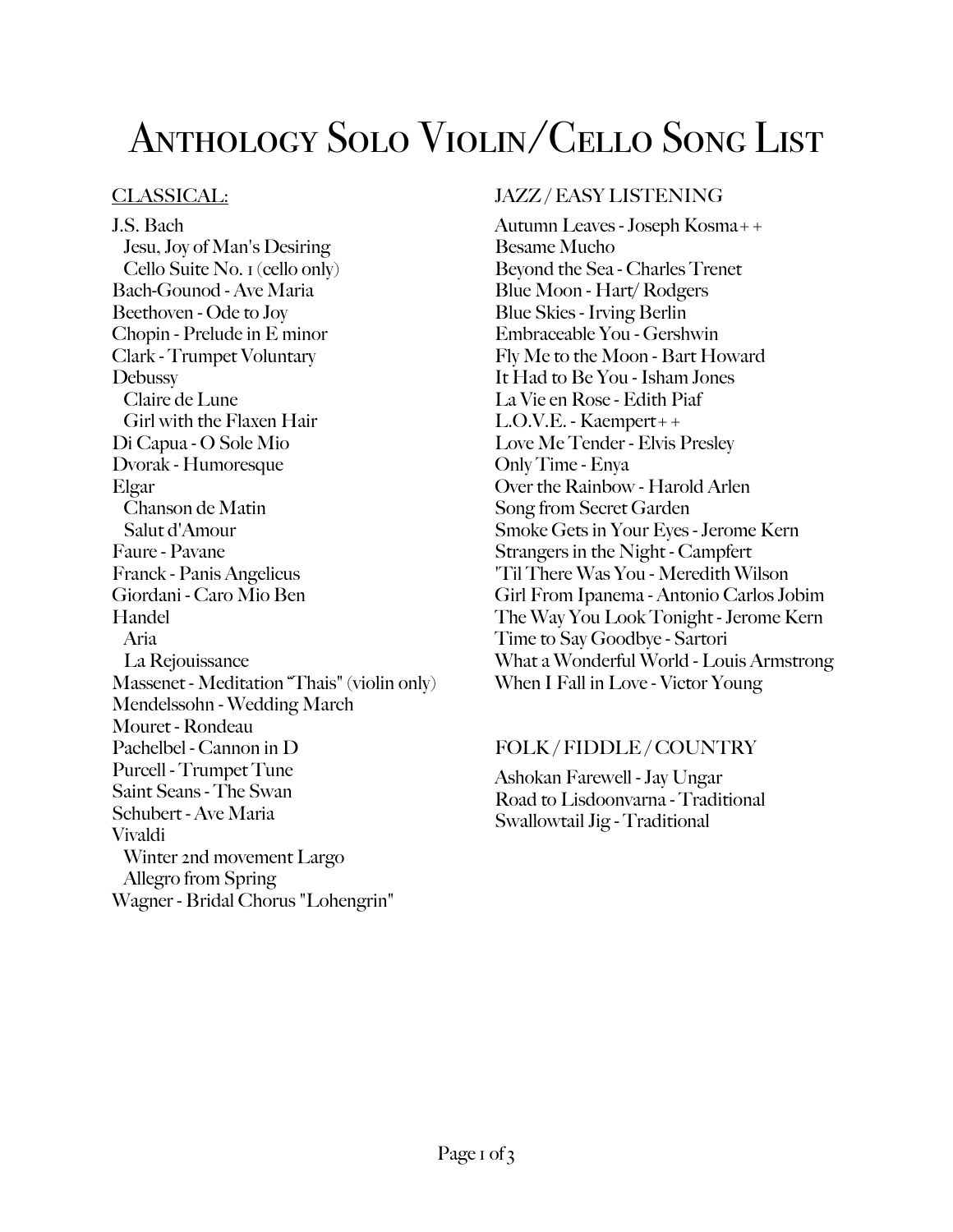#### HYMNS/ RELIGIOUS

Amazing Grace A Mighty Fortress All Creatures of Our God and King All Hail the Power of Jesus' Name Be Thou My Vision Come Thou Fount of Every Blessing Great is Thy Faithfulness Holy Holy Holy How Great Thou Art In Christ Alone It Is Well with My Soul Jesus Paid It All My Hope is Built on Nothing Less Nearer My God to Thee O Love of God How Strong and True O God Beyond All Praising O The Deep Deep Love of Jesus Oceans (Where Feet May Fail) - Hillsong So Will I (100 Billion X) - Hillsong To God be the Glory This is My Father's World When I Survey The Wondrous Cross

## FILM / THEATER/ VIDEO GAMES

A Thousand Years - Christina Perri All I Ask of You - Andrew Lloyd Weber Amapola - Morricone As the World Falls Down - David Bowie Dear Theodosia - From "Hamilton" Game of Thrones Theme - Ramin Djawadi Hedwig's Theme - John Williams Theme from "Cinema Paradiso" - Morricone Moon River "Breakfast at Tiffany's" My Favorite Things "Sound of Music" My Heart Will Go On - James Horner Pretty Woman - Roy Orbison Por Una Cabeza "Scent of a Woman" Rewrite the Stars - "Greatest Showman"\* Romance in the Air "Legend of Zelda" Somewhere Over the Rainbow- Harold Arle Speak Softly Love "Godfather" - Nino Rota Story Book Love "Princess Bride" - DeVille The Legend of Zelda Theme - Koji Kondo

## POP / ROCK

All of Me - John Legend All You Need is Love - Beatles And I Love Her - The Beetles Blackbird - Beatles Can't Help Falling in Love With You - Elvis Crazy Little Thing Called Love - Elvis++ Despacito - Luis Fonsi Don't Worry, Be Happy - Bobby McFerrin Eight Days a Week - The Beetles Every Breath You Take - Sting Fix You - Coldplay Free Fallin' - Tom Petty Fresh Eyes - Andy Grammar++ Hallelujah - Leonard Cohen Havana - Camila Cabello Here Comes the Sun - Beatles Hey There Delilah - Plain White T's I Get to Love You - Ruelle I Wanna Hold Your Hand - The Beetles I Was Made For Loving You - Tori Kelly I'll Be - Edwin McCain++ In My Life - Beatles In My Place - Coldplay Just the Two of Us - Bill Withers++ Just the Way You Are - Bruno Mars Love Me Do - Beatles Love Me Tender - Elvis Presley Make You Feel My Love - Adele/ Dylan Marry You - Bruno Mars My Girl - The Temptations Perfect - Ed Sheeran P.S. I Love You - Beatles Say Yes - Elliott Smith So Happy Together - The Turtles Stand By Me - Ben E. King Stay With Me - Sam Smith Sweet Caroline - Neil Diamond Time After Time - Cyndi Lauper Tiny Dancer - Elton John The Way I Am - Ingrid Michaelson The Scientist - Coldplay Yellow - Coldplay Your Song - Elton John  $1,2,3,4$  - Plain White  $T\mathbf{s}^*$